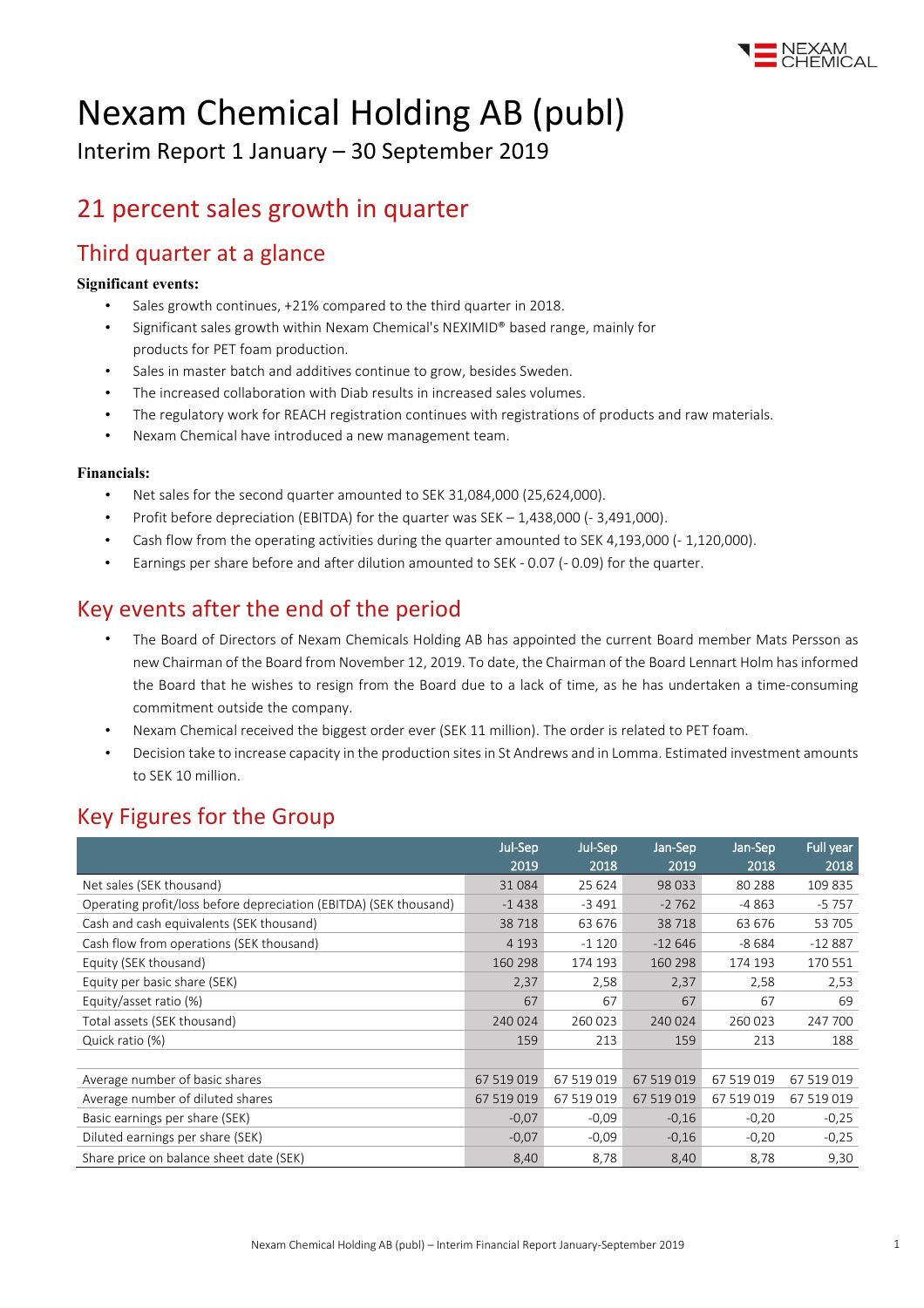

# The strong growth continues despite uneven economic conditions

Nexam Chemical reported sales of SEK 31 million in the third quarter. That is very good, and considerably stronger than the corresponding period last year. The explanation for the marginal decline from the second quarter is simple; Q3 is a holiday quarter. In addition, we see a certain tendency of general economic downturn during the autumn. This mainly affects our masterbatch in Sweden, which still represents a significant part of the business, even though other areas constitute an increasing share.

Thus, despite a rather uncertain market situation, Nexam Chemical has managed to grow compared to the corresponding quarter last year. Our achievements regarding PET foam and high-performance products drive our success and balance setbacks in the business cycle.

Future growth will be stimulated in different ways. It was recently decided that in the spring of 2020, Nexam Chemical will begin expansion - both of the facility in St Andrews but also in Lomma. We lay the groundwork for producing larger volumes. Primarily, capacity in St Andrews will be doubled. We also prepare for further expansion in this project.

### "…will begin expansion - both of the facility in St Andrews but also in Lomma…"

Recently, the news was published that Penser Bank has started to analyze Nexam Chemical, which is a welcome and valuable tool for both shareholders and investors. Such an independent analysis of the company will contribute to a better understanding of Nexam Chemical's business and long-term potential at the market.

Nexam Chemical has a unique position as we are active in the polymer industry while contributing to sustainable growth. We will reinforce this position in the future. With the help of a new partner we will become clearer in our sustainability work and message.

Nexam Chemical contributes to sustainable growth. The core business is to create better polymers for increased durability and sustainability. Through our products and applications, we contribute to sustainability on several levels. Creating lighter and stronger materials reduces energy consumption and through applications in renewable energy the use of fossil fuels is reduced. Nexam Chemical's technology enables increased recyclability of polymers and our PET foam application is based on recycled PET bottles, which is both cost and climate efficient. We will become clearer in conveying this in the future.

### "…customer partnerships we have established, continue and expand, especially in the PET foam area…"

The customer partnerships we have established, continue and expand, especially in the PET foam area. We will develop our customer relationships even further next year in the high-performance and polyolefin area. We listen to our customers' needs and develop flexible solutions for specific challenges. We have a clear ambition to add a large portion of innovation in the products we sell and thereby create customer value.

In summary, despite challenging market conditions, Nexam Chemical has achieved very strong growth during this

quarter and is now focusing both time and investments on the future. The road ahead is clear for the next two years, although growth is not a straight line. Nexam Chemical has a lot to do. As Ingvar Kamprad used to say - most is still undone.

Johan Arvidsson, CEO

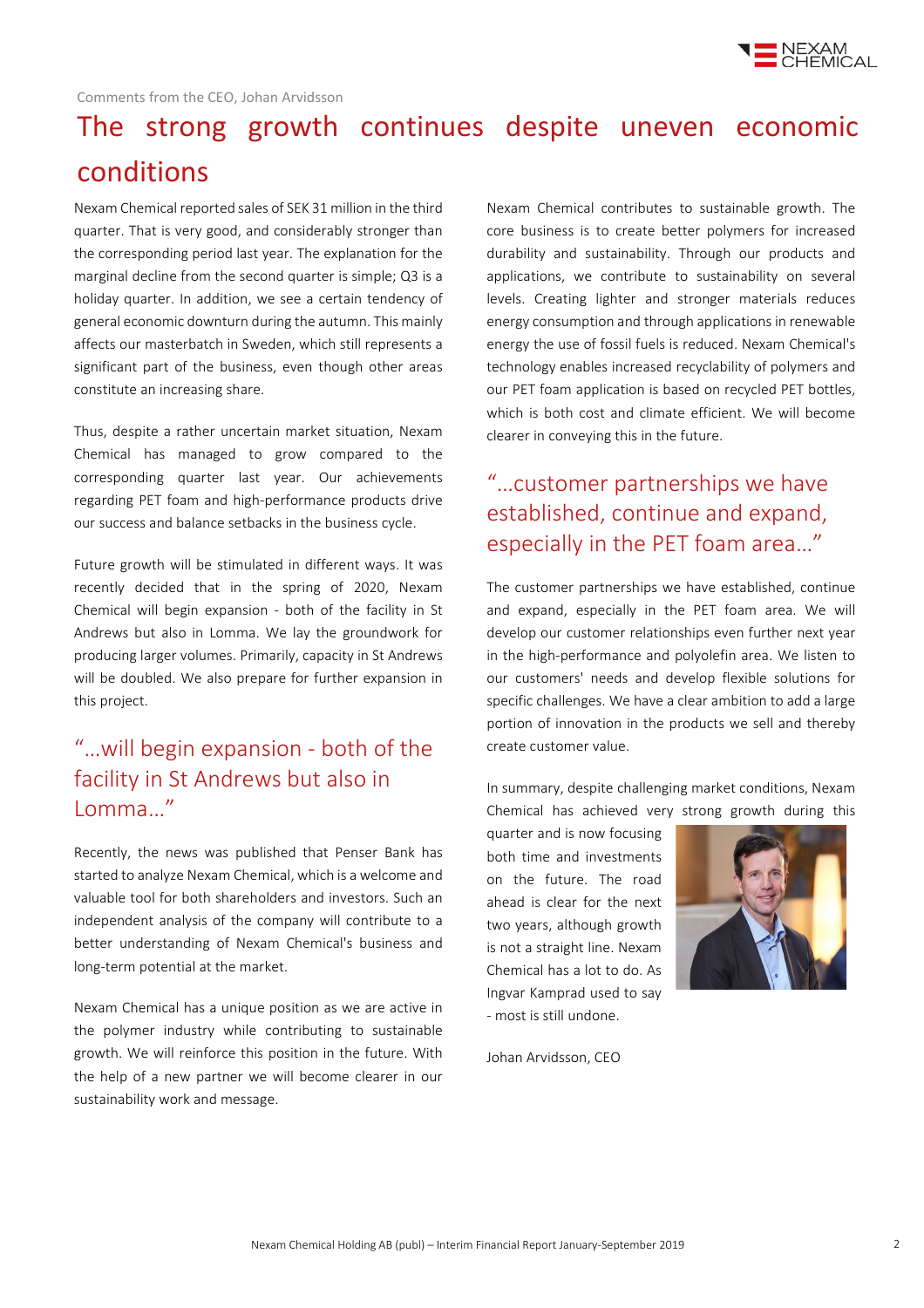

## This is Nexam Chemical

#### Nexam Chemical

Stronger, lighter and recyclable materials. It is one part of what the world needs to be able to grow in a sustainable way. We at Nexam Chemical can contribute to this. We work with improving polymeric materials – more commonly described as plastics. By adding our products, the customer can create materials that will give the endproducts completely new and effective properties. Such as lower weight, increased heat resistance and strength, longer life cycle and increased recycling.

Today we help our customers to improve materials that are then used in everything from computers, wind turbines and vehicle components to water pipes and food packaging. We are a growth company with a turnover of approximately SEK 110 million, with production in four countries, employs about forty persons and cooperates with well-known chemical and material companies all over the world.

The Company's head office is located in Lomma, Sweden. Development of new products and applications and formulation evaluation takes place in the laboratory in St. Andrews, Scotland where also the facility for production of the Company´s molecules are located. Large scale production of the company's unique molecules is performed in collaboration with contract manufacturers. Manufacturing of masterbatch and multifunctional masterbatch is performed by the subsidiary Plasticolor.

#### Our vision

To be a recognized world-leader in property modification of polymeric materials through heat-activated chemistry.

#### Our mission

To contribute to a more resource-efficient and sustainable society through innovative chemistry that improves properties, usability and recycling of polymeric materials.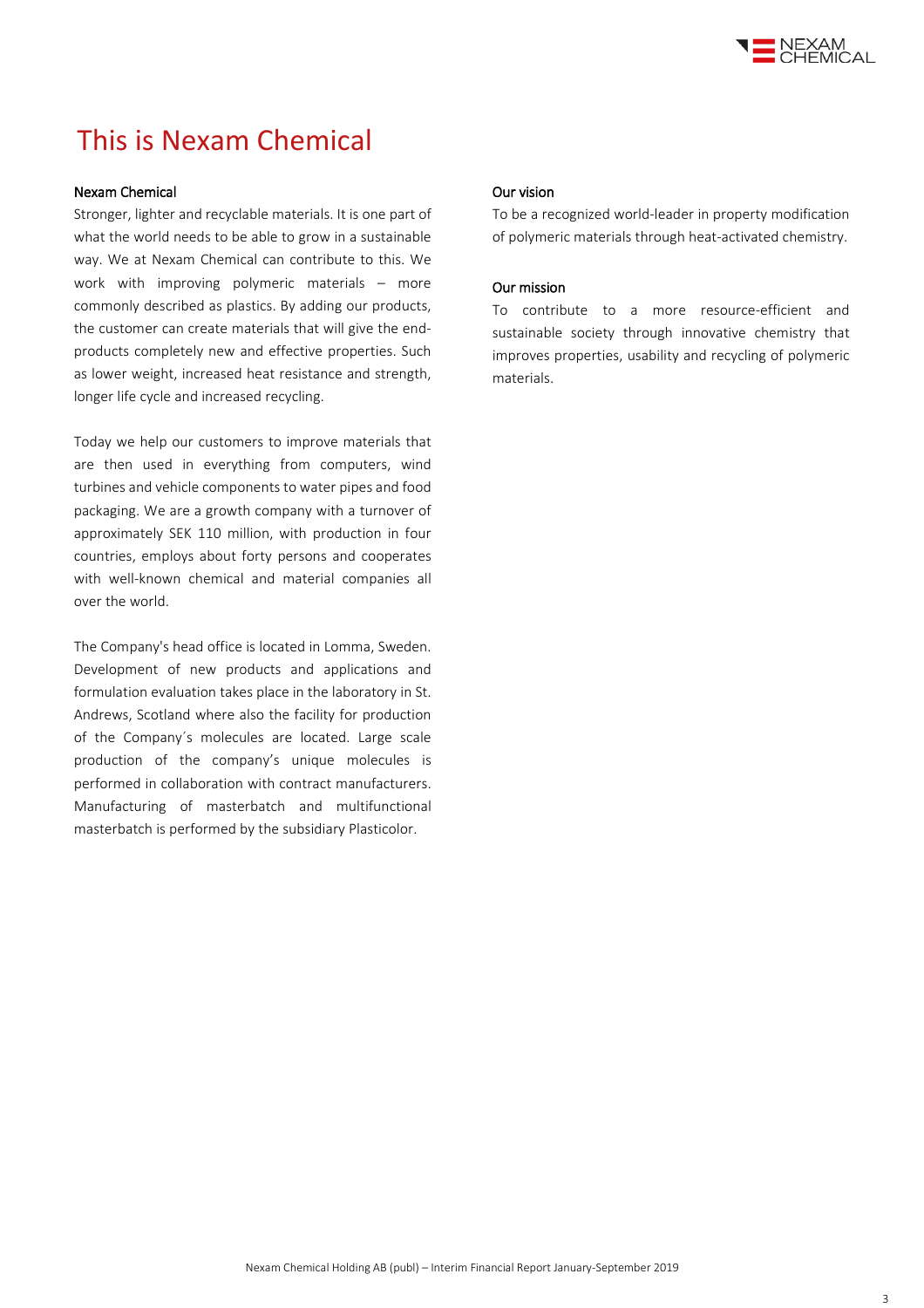

## Financial comments

#### Sales and profit

Net sales for the third quarter totaled SEK 31,084,000 (25,624,000). Other operating income for the quarter amounts to SEK 664,000 (- 38,000) and consists mainly of effects from exchange rates.

The personnel expenses during the third quarter totaled SEK – 6,704,000 (- 7,143,000). Other operating expenses totaled SEK - 6,361,000 (- 6,603,000). The depreciation for the period amounts to SEK - 2,774,000 (- 2,448,000) of which SEK - 1,100,000 (- 1,100,000) concerns depreciation of acquired immaterial surplus values. The profit/loss before depreciation (EBITDA) amounted to SEK - 1,438,000 (- 3,491,000). The operating profit/loss before tax for the quarter came in at SEK  $-4,631,000$ (- 6,318,000).

#### Personnel and organization

The average number of employees in the Group for the period amounted to 38 (41), whereof 5 (8) were women.

#### Investments

The total investment in intangible assets during the quarter amounts to SEK 319,000 (1,696,000) and for the material assets SEK 2,303,300 (2,473,000).

#### Cash flow

The cash flow from the operating activities during the quarter amounted to SEK 4,193,000 (- 1,120,000). Changes in working capital has affected the cashflow with SEK 5,888,000 (- 2,608,000). During the quarter, amortization of bank loans has affected the cashflow with SEK - 3,659,000 (- 3,160,000). The total cash flow for the quarter amounted to SEK - 2,189,000 (- 5,312,000).

#### Financial position

Compared to the beginning of the year, the equity/assets ratio was 67 (69) percent, and the equity was SEK 160,298,000 (170,551,000). Cash and cash equivalents amounted to SEK 38,718,000 (53,705,000) compared to the beginning of the year. The Group has at the end of the period an interest-bearing debt of SEK 53,911,000 (51,020,000) compared to the beginning of the year.

## Other information

#### Group structure

Nexam Chemical Holding AB is a Swedish public limited liability company and its corporate ID no. is 556919-9432. The Group consists of the parent company Nexam Chemical Holding AB (publ) and two subgroups, Nexam Chemical and Plasticolor. All companies in the Group are wholly owned.



#### Accounting policies

The Group applies International Financial Reporting Standards (IFRS), as adopted by the EU. This interim report has been prepared in accordance with IAS 34 Interim Financial Reporting, the Annual Accounts Act. The parent company applies the Annual Accounts Act and the Swedish Financial Reporting Board recommendation RFR 2 Accounting for Legal Entities. The accounting policies and calculation methods applied are consistent with those described in the annual report for 2018. New standards and interpretations that came into force on January 1, 2019 have affected Nexam Chemical´s financial reporting for the interim report period according to the description of new reporting standards below.

*Financial instruments.* Nexam Chemical has only financial assets and liabilities valued at amortized cost. As these financial assets and liabilities are due within twelve months, the value is estimated to correspond to fair value.

*Note: This Interim Report has been translated from Swedish. The Swedish text shall govern for all purposes and prevail in case of any discrepancy with the English version.*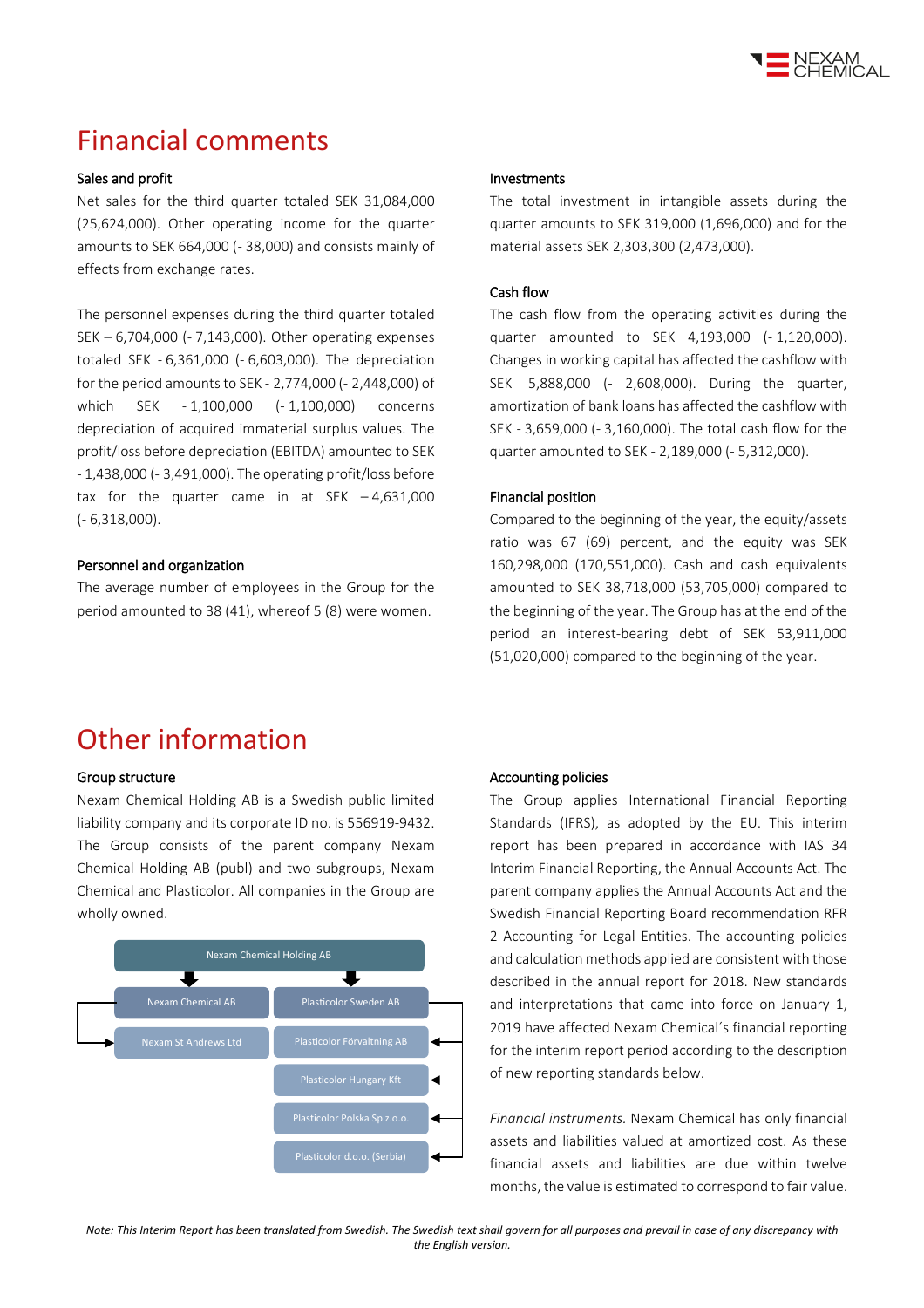

*Segment reporting.* Financial information reported to the chief operating decision maker (CEO) as the basis for allocating resources and judging the group's profit or loss is not divided into different operating segments. Therefore, the group consists of a single operating segment and reference is made to the income statement and balance sheet regarding operating segment reporting

#### *New reporting standards.*

As of January 1, 2019, Nexam Chemical applies IFRS 16.

IFRS 16, Leases, replaces IAS 17 and begun to apply January 1, 2019. The standard requires that assets and liabilities attributable to all leases, with some exceptions, be reported in the balance sheet. Nexam Chemical applied the simplified transition method, which means that comparative information in previous periods was not recalculated.

IFRS 16 has only been applicable for the premises and land that the Group have leased. The Company currently, through the subsidiary Nexam St Andrews Ltd, only lease land with a remaining term of 72 years. The effect of the introduction of IFRS 16 increased the assets by approximately SEK 3.6 million and the liabilities with the corresponding amount. The average interest rate per 1 January 2019 amounted to 3.5 percent. The new standard primarily had an effect on the Company´s equity ratio.

#### Transactions with related parties

During the year, SEK 174,000 has been paid in consulting fees for hiring of temporary purchasing manager from a company that are related to the Chairman of the Board. Other than that, no other transactions with related parties has occurred, except for determined remuneration for the Board of Directors and remuneration in accordance with employment agreement. The principles for these remunerations are stated in the annual report 2018.

#### Risks and uncertainties

The Group's operations are affected by a number of factors which can result in a risk for the Group's operations and profit. See the annual report for 2018 on Nexam Chemical's website for information about the Company's risks and uncertainties.

#### Estimates and judgements

In order to be able to prepare the financial statements, the Board of Directors and the Management make judgements and assumptions on the basis of available information that impact the company's financial performance and financial position.

Estimates and judgements are evaluated on an ongoing basis and are based on historical experience and other factors, including expectations about future events that can be reasonably expected under prevailing conditions. The actual outcome may differ from the judgements made. The areas where estimates and assumptions could lead to a significant risk of adjustments to the figures reported for the company's financial performance, and position in future reporting periods, are primarily judgements about market conditions and thus the value of the Group's non-current assets.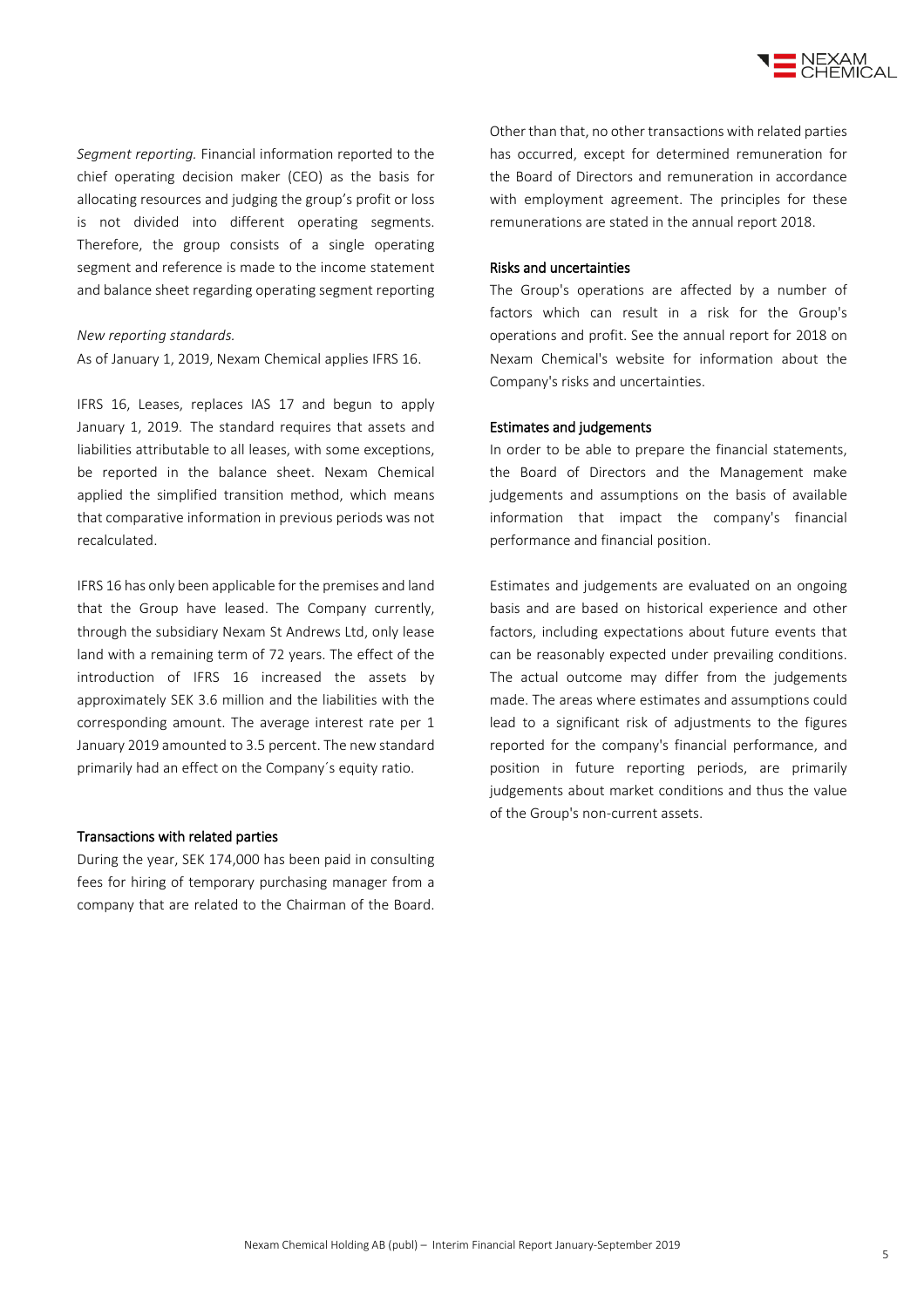

The Board of Directors and the Chief Executive Officer certify that the interim financial report provides a true and fair view of the parent company´s and the Group´s business, financial position and performance and describes material risks and uncertainties to which the parent company and the companies in the group are exposed.

\_\_\_\_\_\_\_\_\_\_\_\_\_\_\_\_\_\_\_\_\_\_\_\_\_\_\_\_\_\_\_\_\_\_\_\_\_\_\_\_\_\_\_\_\_\_\_\_\_\_\_\_\_\_\_\_\_\_\_\_\_\_\_\_\_\_\_\_\_\_\_\_\_\_\_\_\_\_\_\_\_\_\_

Lomma 12th of November 2019

Lennart Holm Cecilia Jinert Johansson Jonna Opitz<br>
Chairman of the Board Member of the Board Member of the Board Chairman of the Board

Ronnie Törnqvist Mats Persson and Johan Arvidsson Member of the Board Member of the Board CEO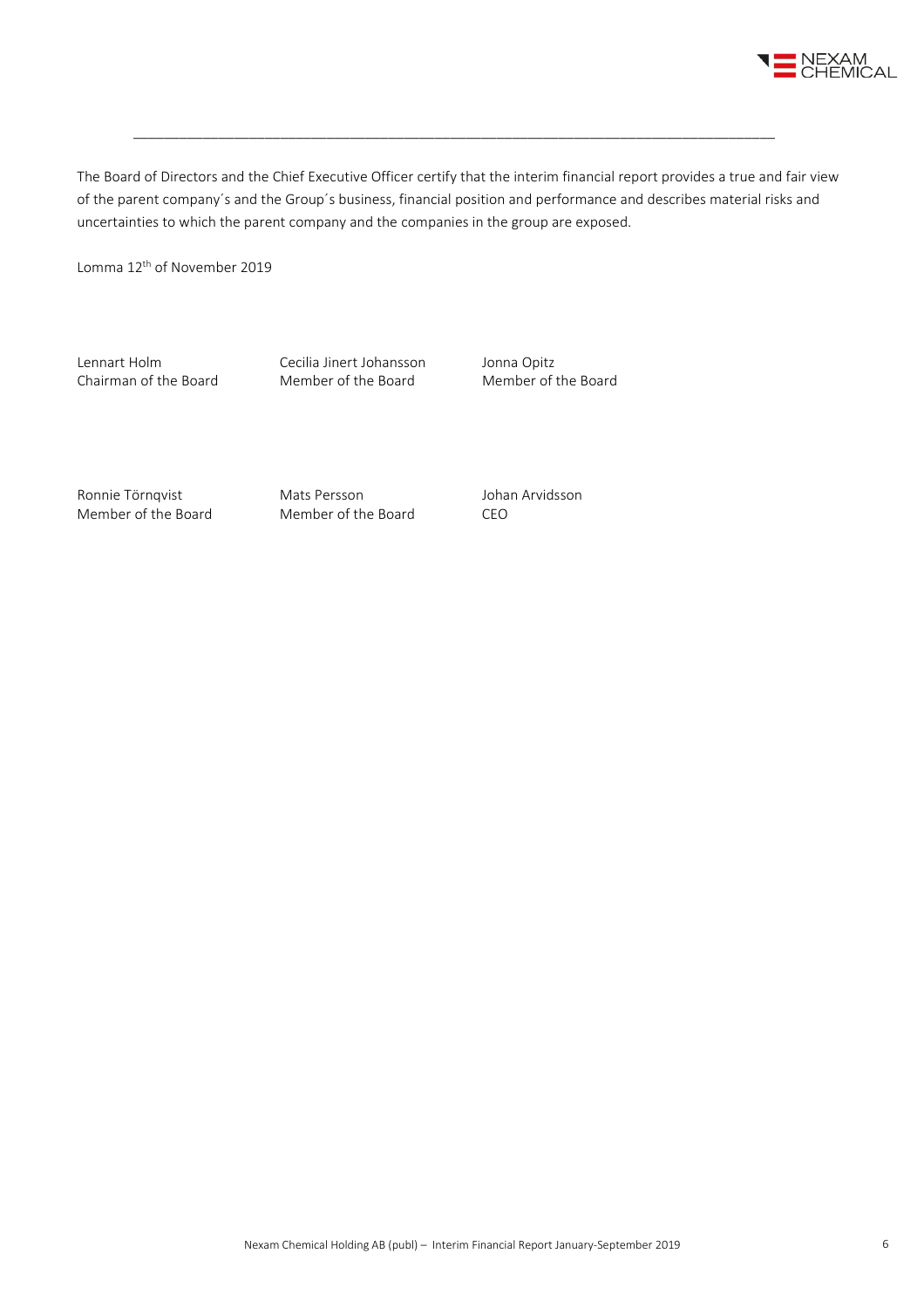

## Auditor's review report

To the Board of Directors of Nexam Chemical Holding AB (publ) Corp.Id.No 556919-9432

#### Introduction

We have performed a review of the condensed interim financial statements (the interim report) for Nexam Chemical Holding AB (publ) at September 30, 2019 and the nine months' period then ended. The Board of Directors and the President are responsible for the preparation and presentation of this interim report in accordance with IAS 34 and the Swedish Annual Accounts Act. Our responsibility is to express a conclusion on this interim report based on our review.

#### Scope of review

We conducted our review in accordance with the Standard on Review Engagements ISRE 2410 Review of Interim Financial Information Performed by the Independent Auditor of the Entity. A review consists of making inquiries, primarily of persons responsible for financial and accounting matters, and applying analytical and other review procedures. A review is substantially less in scope than an audit conducted in accordance with the International Standards on Auditing and other generally accepted auditing practices.

The procedures performed in a review do not enable us to obtain a level of assurance that would make us aware of all significant matters that might be identified in an audit. Therefore, the conclusion expressed based on a review does not give the same level of assurance as a conclusion expressed based on an audit.

#### **Conclusion**

Based on our review, nothing has come to our attention that causes us to believe that the interim report, in all material aspects, is not prepared for the Group in accordance with IAS 34 and the Swedish Annual Accounts Act and for the Parent company in accordance with the Swedish Annual Accounts Act.

Helsingborg, November 12, 2019

Mazars SET Revisionsbyrå AB

Bengt Ekenberg Authorized Public Accountant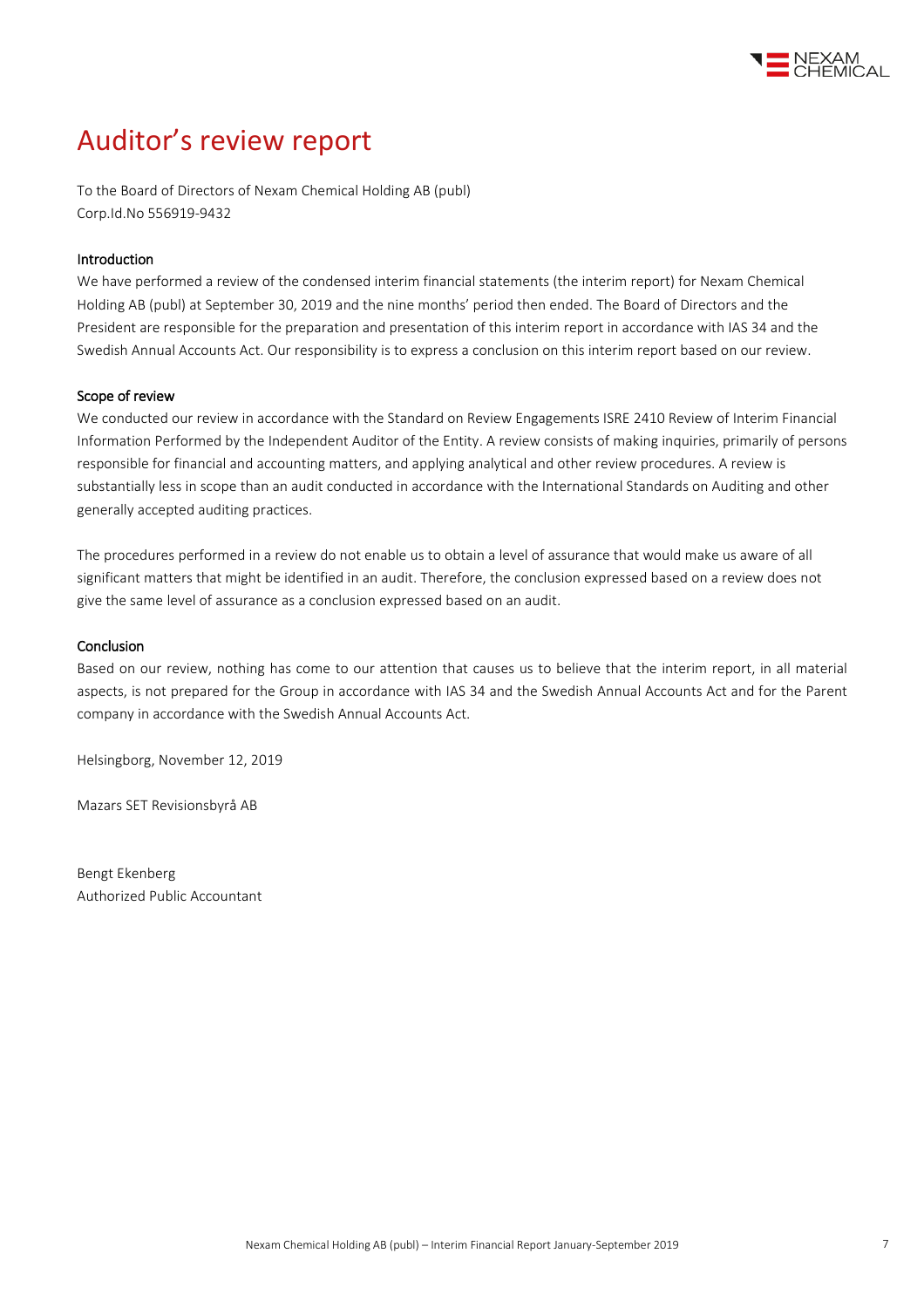

# Financial Statements in summary

| Consolidated income statement in summary                                       |            |                |            |            |            |
|--------------------------------------------------------------------------------|------------|----------------|------------|------------|------------|
|                                                                                | Jul-Sep    | Jul-Sep        | Jan-Sep    | Jan-Sep    | Full year  |
| (SEK '000)<br><b>Note</b>                                                      | 2019       | 2018           | 2019       | 2018       | 2018       |
|                                                                                |            |                |            |            |            |
| $\overline{2}$<br>Net sales                                                    | 31084      | 25 624         | 98 0 33    | 80 288     | 109 835    |
| Changes in goods in progress, finished goods and work                          |            |                |            |            |            |
| in progress                                                                    | 291        | 1851           | 4532       | 2 3 4 3    | 2844       |
| Other operating income                                                         | 664        | $-38$          | 2 3 3 1    | 1971       | 2 3 1 4    |
|                                                                                | 32039      | 27437          | 104 896    | 84 602     | 114 993    |
|                                                                                |            |                |            |            |            |
| <b>Operating expenses</b>                                                      |            |                |            |            |            |
| Raw materials and consumables                                                  | $-20409$   | $-16804$       | $-64879$   | $-50116$   | $-67990$   |
| Operating expenses                                                             | $-6361$    | $-6603$        | $-19391$   | $-18299$   | $-24339$   |
| Personnel cost                                                                 | $-6704$    | $-7143$        | $-23388$   | $-20721$   | $-28277$   |
| Depreciation and write-down of tangible and intangible                         |            |                |            |            |            |
| assets                                                                         | $-2774$    | $-2488$        | $-7663$    | $-7339$    | $-9927$    |
| Other operating expenses                                                       | $-3$       | $-378$         |            | $-329$     | $-144$     |
| Operating profit/loss                                                          | $-4212$    | -5 979         | -10425     | $-12202$   | -15 684    |
| <b>Financial items</b>                                                         |            |                |            |            |            |
| Financial income                                                               | 40         | $\overline{4}$ | 59         | 12         | 20         |
| Financial costs                                                                | $-460$     | $-343$         | $-1064$    | $-1076$    | $-1363$    |
| Profit/loss before tax                                                         | $-4631$    | $-6318$        | -11429     | $-13266$   | $-17027$   |
|                                                                                |            |                |            |            |            |
| Income tax                                                                     | 43         | $-1$           | $-10$      | $-157$     | $-153$     |
| Profit/loss for the period                                                     | $-4589$    | $-6319$        | $-11440$   | $-13423$   | $-17180$   |
|                                                                                |            |                |            |            |            |
| Other comprehensive income<br>Items that may be reclassified to profit or loss |            |                |            |            |            |
| Translation differences on foreign subsidiaries                                | $-75$      | 40             | 386        | 167        | 282        |
| Sum of other comprehensive income, net after tax                               | $-75$      | 40             | 386        | 167        | 282        |
| Comprehensive result for the period                                            | $-4664$    | $-6279$        | $-11054$   | $-13256$   | $-16898$   |
|                                                                                |            |                |            |            |            |
| The profit for the year as well as comprehensive income are                    |            |                |            |            |            |
| wholly attributable to the parent company's shareholders.                      |            |                |            |            |            |
|                                                                                |            |                |            |            |            |
| Earnings per share (SEK)<br>Basic earnings per share (SEK)                     | $-0,07$    | $-0,09$        | $-0,16$    | $-0,20$    | $-0,25$    |
| Diluted earnings per share (SEK)                                               | $-0,07$    | $-0.09$        | $-0,16$    | $-0,20$    | $-0,25$    |
| Average number of basic shares                                                 | 67 519 019 | 67 519 019     | 67 519 019 | 67 519 019 | 67 519 019 |
| Average number of diluted shares                                               | 67 519 019 | 67 519 019     | 67 519 019 | 67 519 019 | 67 519 019 |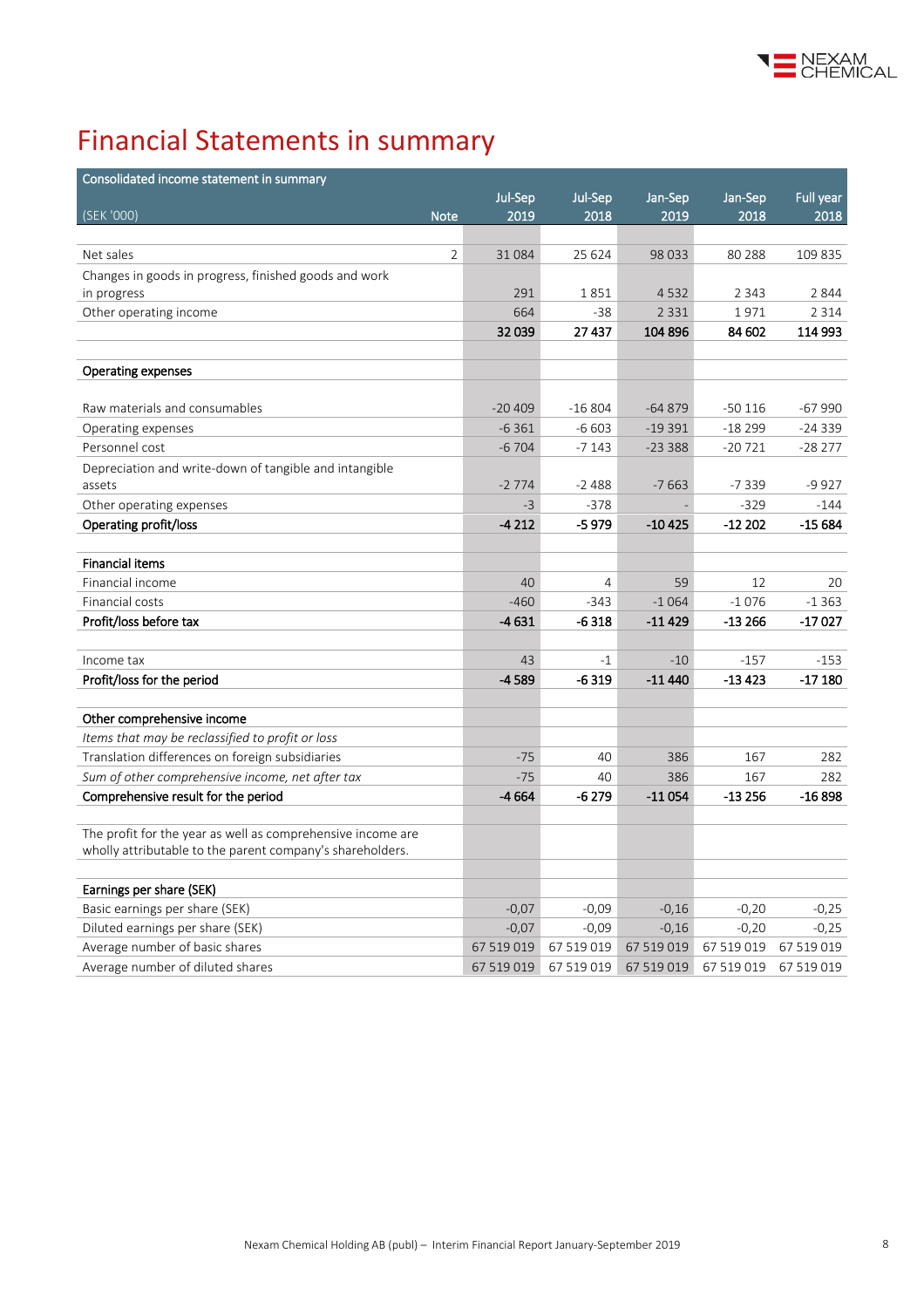

| Consolidated balance sheet in summary |         |         |          |
|---------------------------------------|---------|---------|----------|
|                                       | 30 Sep  | 30 Sep  | 31 Dec   |
| (SEK '000)<br><b>Note</b>             | 2019    | 2018    | 2018     |
| <b>ASSETS</b>                         |         |         |          |
| Intangible assets<br>$\mathbf{1}$     | 106 246 | 108 772 | 107 895  |
| Tangible assets                       | 51766   | 48 695  | 47820    |
| Financial assets                      | 98      | 5       | 5        |
| Inventory                             | 23 980  | 17 142  | 19 4 48  |
| Trade receivables                     | 15 631  | 16 708  | 16 245   |
| Other receivables                     | 3585    | 5 0 2 5 | 2582     |
| Cash and bank                         | 38718   | 63 676  | 53 705   |
| <b>TOTAL ASSETS</b>                   | 240 024 | 260023  | 247 700  |
|                                       |         |         |          |
| <b>EQUITY AND LIABILITIES</b>         |         |         |          |
| Equity                                | 160 298 | 174 193 | 170 551  |
| Long-term debt with interest          | 39423   | 42 622  | 38 443   |
| Other long-term debt                  | 3597    | 3 1 3 7 | 152      |
| Provisions for pension                | 206     |         |          |
| Short term debt with interest         | 14 5 68 | 13 040  | 12 577   |
| Trade payables                        | 14 04 1 | 11414   | 14 4 9 9 |
| Other liabilities                     | 7891    | 15 6 17 | 11 478   |
| TOTAL EQUITY AND LIABILITIES          | 240 024 | 260023  | 247 700  |

| Consolidated changes in equity in summary                                                                                                                                                                                         |         |         |          |          |           |
|-----------------------------------------------------------------------------------------------------------------------------------------------------------------------------------------------------------------------------------|---------|---------|----------|----------|-----------|
|                                                                                                                                                                                                                                   | Jul-Sep | Jul-Sep | Jan-Sep  | Jan-Sep  | Full year |
| (SEK '000)                                                                                                                                                                                                                        | 2019    | 2018    | 2019     | 2018     | 2018      |
| Balance at the beginning of the period                                                                                                                                                                                            | 164 577 | 180 464 | 170 551  | 187 512  | 187 512   |
| Profit/loss for the period                                                                                                                                                                                                        | $-4589$ | $-6319$ | $-11440$ | $-13423$ | $-17180$  |
| Other comprehensive income                                                                                                                                                                                                        | 310     | 44      | 771      | 167      | 282       |
| Transactions with shareholders <sup>1</sup>                                                                                                                                                                                       |         | 4       | 416      | $-63$    | $-63$     |
| Balance at the end of the period                                                                                                                                                                                                  | 160 298 | 174 193 | 160 298  | 174 193  | 170551    |
| $\frac{1}{2}$ . The contract of the contract of the contract of the contract of the contract of the contract of the contract of the contract of the contract of the contract of the contract of the contract of the contract of t |         |         |          |          |           |

 $^{\rm 1}$  Concerns cost connected to share issue in 2017

| Consolidated cash flow in summary                           |         |         |          |          |           |
|-------------------------------------------------------------|---------|---------|----------|----------|-----------|
|                                                             | Jul-Sep | Jul-Sep | Jan-Sep  | Jan-Sep  | Full year |
| (SEK '000)                                                  | 2019    | 2018    | 2019     | 2018     | 2018      |
| Cash flow from operating activities                         |         |         |          |          |           |
| Operating income                                            | $-4212$ | $-5977$ | $-10425$ | $-12201$ | $-15684$  |
| Adjustment from non-cash items                              | 2517    | 2 2 4 9 | 6 5 4 0  | 6 1 3 8  | 8931      |
| Cash flow from operations before changes in working capital | $-1695$ | $-3728$ | $-3885$  | $-6063$  | $-6763$   |
| Changes in working capital                                  | 5888    | 2608    | $-8761$  | $-2621$  | $-6134$   |
| Cash flow from operations                                   | 4 1 9 3 | $-1120$ | $-12646$ | $-8684$  | $-12887$  |
| Cash flow from investment activities                        | $-2723$ | $-1053$ | $-4885$  | $-4169$  | $-5537$   |
| Cash flow from financing activities                         | $-3659$ | $-3139$ | 2 2 7 0  | -9 918   | $-14333$  |
| Cash flow for the period                                    | $-2189$ | $-5312$ | $-15261$ | $-22771$ | $-32757$  |
| Cash and cash equivalents at the beginning of the period    | 40 7 72 | 40 772  | 68 973   | 53 705   | 86 407    |
| Effect of exchange rate changes on cash                     | 135     | 15      | 274      | 40       | 55        |
| Cash and cash equivalents at end of period                  | 38718   | 63 676  | 38718    | 63 676   | 53 705    |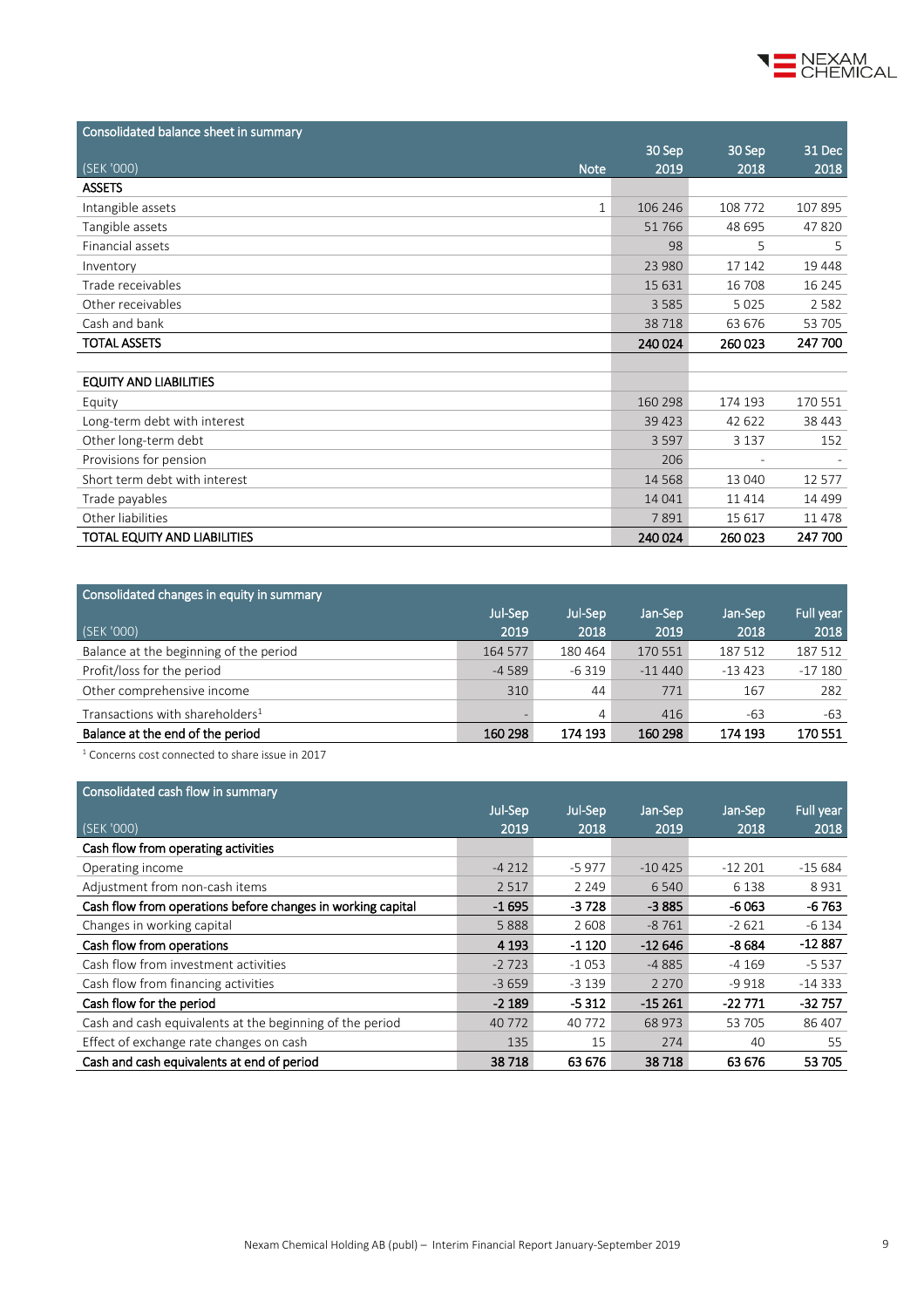

| Parent company - Income statement in summary   |         |                          |         |         |           |
|------------------------------------------------|---------|--------------------------|---------|---------|-----------|
|                                                | Jul-Sep | Jul-Sep                  | Jan-Sep | Jan-Sep | Full year |
| (SEK '000)                                     | 2019    | 2018                     | 2019    | 2018    | 2018      |
|                                                |         |                          |         |         |           |
| Net sales                                      | 2 0 6 4 | $\overline{\phantom{a}}$ | 6913    | 9 0 0 0 | 9 0 0 0   |
|                                                |         |                          |         |         |           |
|                                                | 2064    | $\blacksquare$           | 6913    | 9000    | 9000      |
|                                                |         |                          |         |         |           |
| <b>Operating expenses</b>                      |         |                          |         |         |           |
| Operating expenses                             | $-1323$ | $-1145$                  | $-3465$ | $-3750$ | $-5055$   |
| Personnel cost                                 | $-1798$ | $-1529$                  | $-6742$ | -4979   | $-5849$   |
| Operating profit/loss                          | $-1057$ | $-2674$                  | $-3294$ | 271     | $-1904$   |
|                                                |         |                          |         |         |           |
| <b>Financial items</b>                         |         |                          |         |         |           |
| Write down financial assets                    |         | $\overline{\phantom{a}}$ | $-5000$ | $-9000$ | $-12000$  |
| Interest expenses and other similar loss items | $-246$  | $-249$                   | $-667$  | $-785$  | $-1024$   |
| Profit/loss before tax                         | $-1303$ | $-2923$                  | $-8961$ | $-9514$ | $-14928$  |
|                                                |         |                          |         |         |           |
| Appropriations                                 |         | $\overline{\phantom{a}}$ |         |         | 4 5 0 0   |
| Profit/loss for the period                     | $-1303$ | $-2923$                  | $-8961$ | $-9514$ | $-10428$  |

| Parent company - Balance sheet in summary |         |         |         |
|-------------------------------------------|---------|---------|---------|
|                                           | 30 Sep  | 30 Sep  | 31 Dec  |
| (SEK '000)                                | 2019    | 2018    | 2018    |
| <b>ASSETS</b>                             |         |         |         |
| Financial assets                          | 409 936 | 409 076 | 409 076 |
| Receivables from group companies          | 47 127  | 33 540  | 38 040  |
| Other receivables                         | 779     | 312     | 495     |
| Cash and bank                             | $-156$  | 38 669  | 29 8 16 |
| <b>TOTAL ASSETS</b>                       | 457 686 | 481597  | 477427  |
|                                           |         |         |         |
| <b>EQUITY AND LIABILITIES</b>             |         |         |         |
| Equity                                    | 413 923 | 423 383 | 422 469 |
| Provisions for pension                    | 1066    | 137     | 152     |
| Long-term debt with interest              | 27 000  | 39 000  | 36 000  |
| Other long-term debt                      |         | 3 0 0 0 |         |
| Short term debt with interest             | 12 000  | 12 000  | 12 000  |
| Trade payables                            | 328     | 569     | 597     |
| Other liabilities                         | 3 3 6 9 | 3 5 0 8 | 6 2 0 9 |
| TOTAL EQUITY AND LIABILITIES              | 457 686 | 481 597 | 477 427 |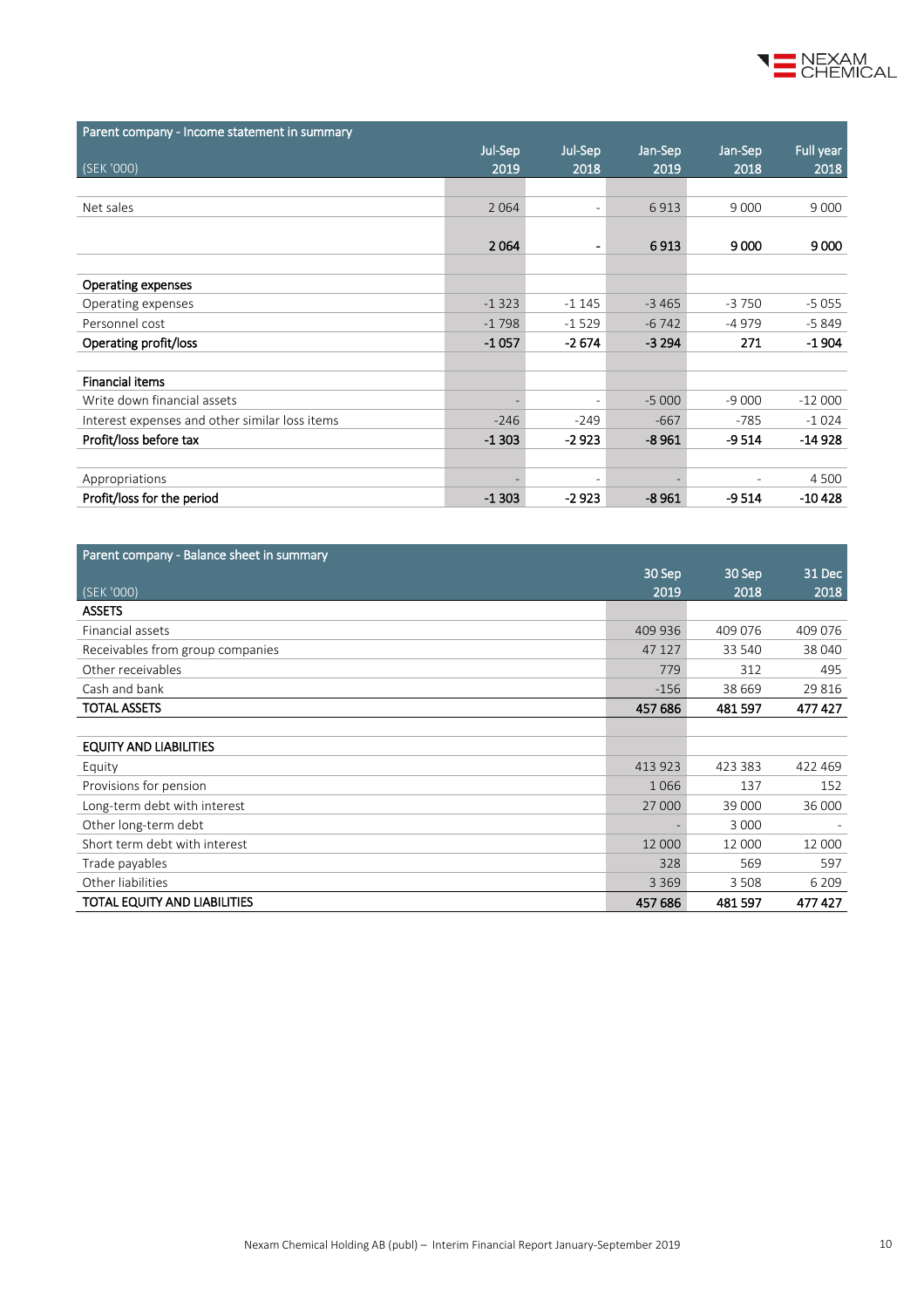

| Note 1 - Intangible assets                         |                          |               |          |             |         |
|----------------------------------------------------|--------------------------|---------------|----------|-------------|---------|
|                                                    |                          | <b>Market</b> |          | Development |         |
| (SEK '000)                                         | Goodwill                 | positions     |          | costs       | Patents |
| Accumulated cost                                   |                          |               |          |             |         |
| Opening balance 1 January 2019                     | 45 943                   | 44 000        |          | 21 3 8 9    | 5934    |
| Additions                                          | $\overline{\phantom{a}}$ |               |          | 2 0 6 6     |         |
| Closing balance 30 September 2019                  | 45 943                   | 44 000        |          | 23 455      | 5934    |
| Accumulated depreciation                           |                          |               |          |             |         |
| Opening balance 1 January 2019                     |                          | -4767         |          | $-2817$     | $-1787$ |
| Expensed depreciation for the period               | $\overline{\phantom{a}}$ | $-3300$       |          | $-298$      |         |
| Capitalized depreciation for the period            | $\overline{\phantom{a}}$ |               |          |             | $-117$  |
| Closing balance 30 September 2019                  | $\overline{\phantom{a}}$ | $-8067$       |          | $-3115$     | $-1904$ |
|                                                    |                          |               |          |             |         |
| Residual value 30 September 2019                   | 45 943                   | 35 933        |          | 20 340      | 4030    |
| Accumulated cost                                   |                          |               |          |             |         |
| Opening balance 1 January 2018                     | 45 943                   | 44 000        |          | 18 8 06     | 5929    |
| Additions                                          |                          |               |          | 2 5 8 3     | 5       |
| Closing balance 31 December 2018                   | 45 943                   | 44 000        |          | 21 3 8 9    | 5934    |
|                                                    |                          |               |          |             |         |
| Accumulated depreciation                           |                          |               |          |             |         |
| Opening balance 1 January 2018                     |                          | $-367$        |          | $-2172$     | $-1441$ |
| Expensed depreciation for the period               |                          | -4 400        |          | $-645$      | $-7$    |
| Capitalized depreciation for the period            | L,                       |               |          |             | $-339$  |
| Closing balance 31 December 2018                   | $\overline{\phantom{a}}$ | $-4767$       |          | $-2817$     | $-1787$ |
|                                                    |                          |               |          |             |         |
| Residual value 31 December 2018                    | 45 943                   | 39 233        |          | 18572       | 4 1 4 7 |
| Note 2 - Net sales divided on geographical markets |                          |               |          |             |         |
|                                                    | jul-sep                  | jul-sep       | jan-sep  | jan-sep     | Helår   |
| (SEK '000)                                         | 2019                     | 2018          | 2019     | 2018        | 2018    |
| Net sales Sweden                                   | 8 9 0 6                  | 10 623        | 30 4 95  | 34 630      | 44 28 3 |
| Net sales Europe                                   | 13028                    | 12 409        | 54 145   | 38 189      | 54 541  |
| Net sales rest of the world                        | 9 1 5 0                  | 2592          | 13 3 9 3 | 7469        | 11011   |
|                                                    | 31084                    | 25 6 24       | 98 033   | 80 288      | 109835  |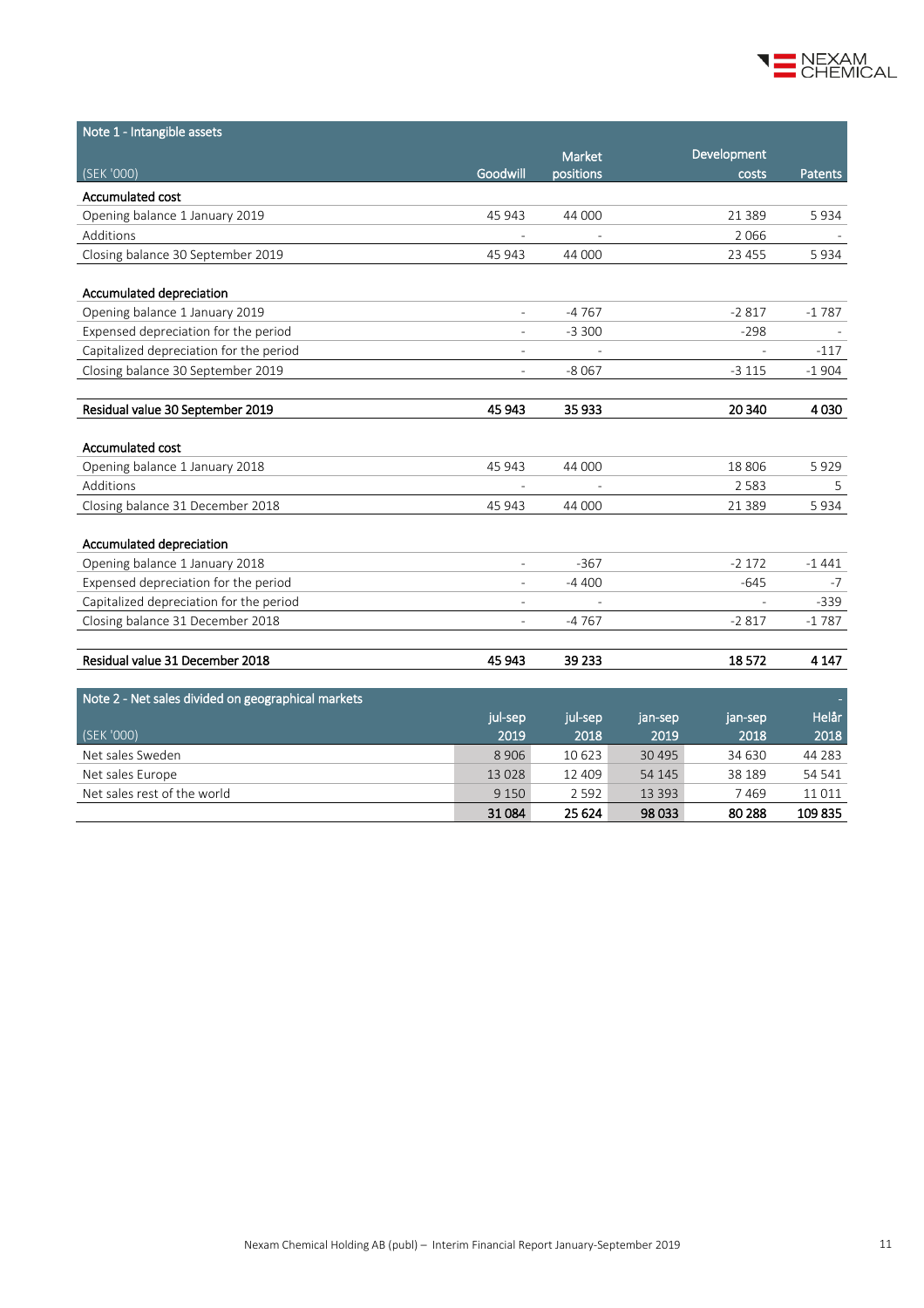

## Share capital, shares and ownership

The Company's share capital totals SEK 1,298,442.67 divided into 67,519,019 outstanding shares. The Company only has one class of shares and all shares have equal rights to dividends. The shares of Nexam Chemical Holding AB were listed on NASDAQ Stockholm First North Growth Market under the ticket NEXAM. Approximately 4.6 million shares have been turned over during the third quarter 2019 and the average price during the period was SEK 7.42 per share.

#### Incentive programs

The company has one ongoing incentive programs with a total of 1,040,000 outstanding warrants, which all entitles the holders to subscribe for one new share. All warrants have been issued at market value, calculated according to the "Black Scholes" formula. If all currently outstanding warrants are exercised, the total dilution will be approximately 1.5 %.

For more information and the full terms and conditions of incentive program 2019/2022, please see the resolutions from the Annual General Meetings i[n 2019.](http://www.nexamchemical.com/secure/CMS/?language=en#context=epi.cms.contentdata:///245&viewsetting=active:///true)

|            |               |                 |            |             | <b>Outstanding warrants</b>   |                 |
|------------|---------------|-----------------|------------|-------------|-------------------------------|-----------------|
| Allotment  | Price per     | Earliest        | Final due  | Redemption  | 30 <sup>th</sup> of September | Dilution if     |
| date       | warrant (SEK) | redemption date | date       | price (SEK) | 2019                          | fully exercised |
| 2019-06-30 | 0.40          | 2022-08-26      | 2022-09-09 | 11.51       | 1.040.000                     | 1.5 %           |

#### Shareholders

The number of shareholders as of 30<sup>th</sup> of September 2019 was 6,358.

| Shareholders                            | <b>Shares</b> | Percent |
|-----------------------------------------|---------------|---------|
| Försäkringsbolaget, Avanza Pension      | 10 811 992    | 16,0%   |
| SIX SIS AG                              | 9 134 113     | 13,5%   |
| Länsförsäkringar Småbolag Sverige       | 2 3 4 6 7 8 2 | 3,5%    |
| Lennart Holm, privately and via company | 2 1 2 1 5 9 6 | 3,1%    |
| Nordnet Pensionsförsäkring AB           | 1700905       | 2,5%    |
| Goldman Sachs International Ltd         | 1518973       | 2,2%    |
| <b>IBKR Financial Services AG</b>       | 1 3 6 1 2 2 0 | 2,0%    |
| Michael Karlsson                        | 948 342       | 1,4%    |
| Björn Parkander                         | 912 517       | 1,4%    |
| Swedbank Försäkring                     | 899 757       | 1,3%    |
| Other shareholders (approx. 6,350)      | 35 762 822    | 53,0%   |
| Total                                   | 67 519 019    | 100.0%  |

# Financial calendar

14 Feb 2020 Year-End-Report 2019 28 Apr 2020 Interim Report January-March 2020 13 May 2020 Annual General Meeting 2020 17 Jul 2020 Interim Report January-June 2020 22 Oct 2020 Interim Report January-September 2020 28 Jan 2021 Year-End-Report 2020

Interim reports are available on www.nexamchemical.com.

#### For further information concerning the report, please contact:

Johan Arvidsson, VD Tel: +46 (0)708-97 44 39 E-post: johan.arvidsson@nexamchemical.com

This information is information that Nexam Chemical Holding AB is obliged to make public pursuant to the EU Market Abuse Regulation and the Securities Markets Act. The information was submitted for publication, through the agency of the contact person set out above, at 08:30 CET on November 12, 2019.